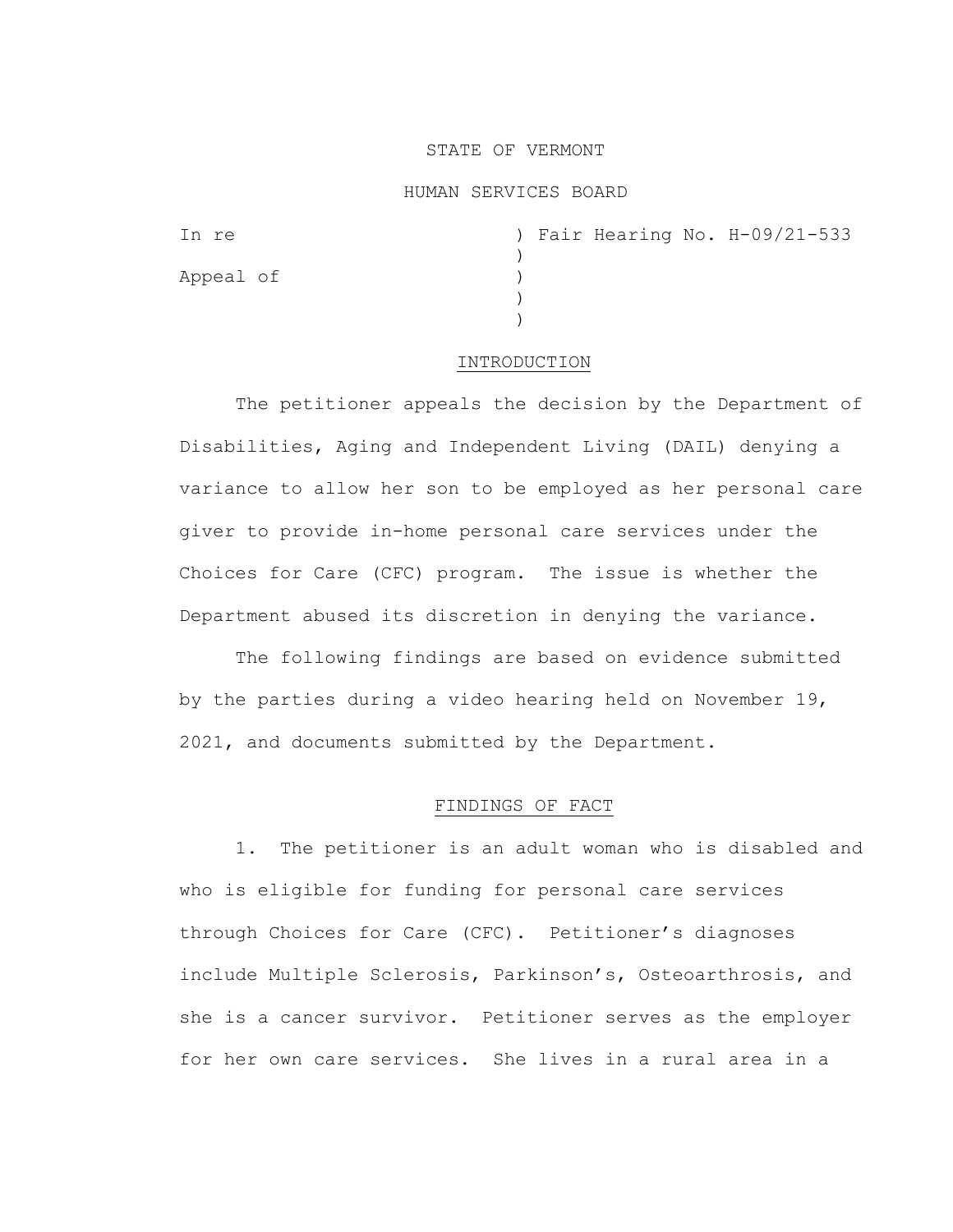# Fair Hearing No. H-09/21-533 Page 2

home that she owns in Rochester, Vermont. She has had paid caregivers in the past who cared for her and made her meals, but they were no longer able to work for her. Petitioner has had a difficult time finding people in more recent years. Her brother and sister-in-law and her nephew live on a farm down the road a half-hour away and have been helpful to her, and her nephew works for her part-time as a driver to bring her to appointments. In addition, petitioner has a woman who comes in three times per week for two hours a day to do housework. However, petitioner lives alone and that is a source of great uneasiness for her given her complex medical conditions. Petitioner has several sons, but one recently died, and E.F. is the only one who lives in the area.

2. Petitioner's son E.F. has served as her de facto but unpaid personal care attendant since he moved into her home in May 2021.

3. Petitioner filed a request to have E.F. approved as a personal care attendant so he could by paid by CFC. As required by DAIL procedures, ARIS, the private company that provides payroll services and administrative support to individuals who receive CFC, performed a pre-employment investigation to include a criminal background check. The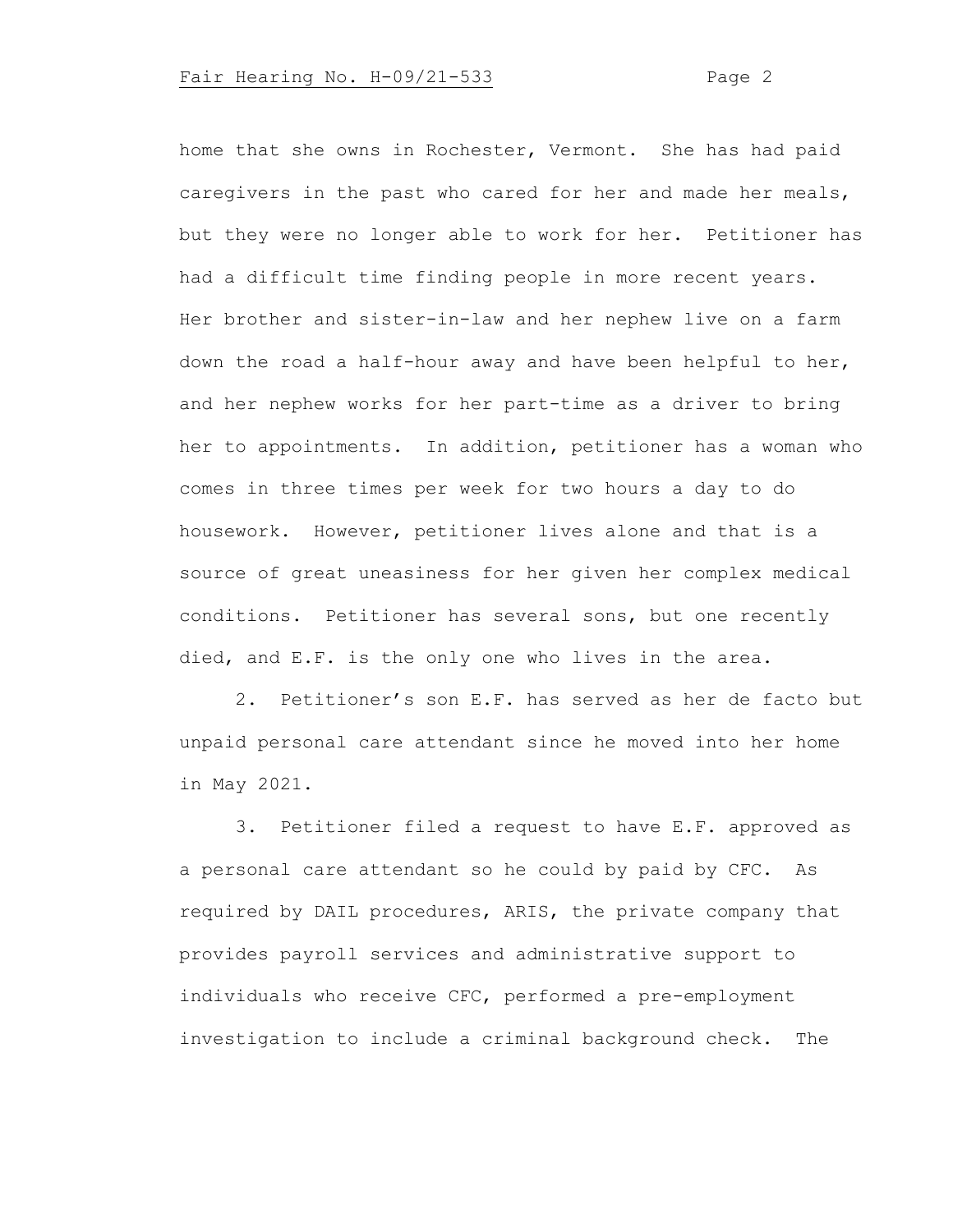background check revealed the following history of convictions for E.F.:

18 convictions on July 2, 2019, as follows:

- Fentanyl Selling or Dispensing (Felony) (2 counts)
- Forgery (F)
- Buy/Receive/Sell Stolen Property (F)
- Petit Larceny
- Burglary (F)
- Grand Larceny (F)
- Simple Assault
- Violation of conditions of release (4 counts)
- False Information to Police
- Possession of Narcotics
- DWI3 (F)(2 counts)
- DLS (2 counts)

In addition, E.F. had the following previous

## convictions:

11/29/2012 Driving with suspended license (DWI) 12/07/2011 DLS conviction (DWI) 11/17/2010 DWI 2 11/17/2010 Possession of Marijuana 3/20/2019 Careless & Negligent Operation 5/29/2008 DLS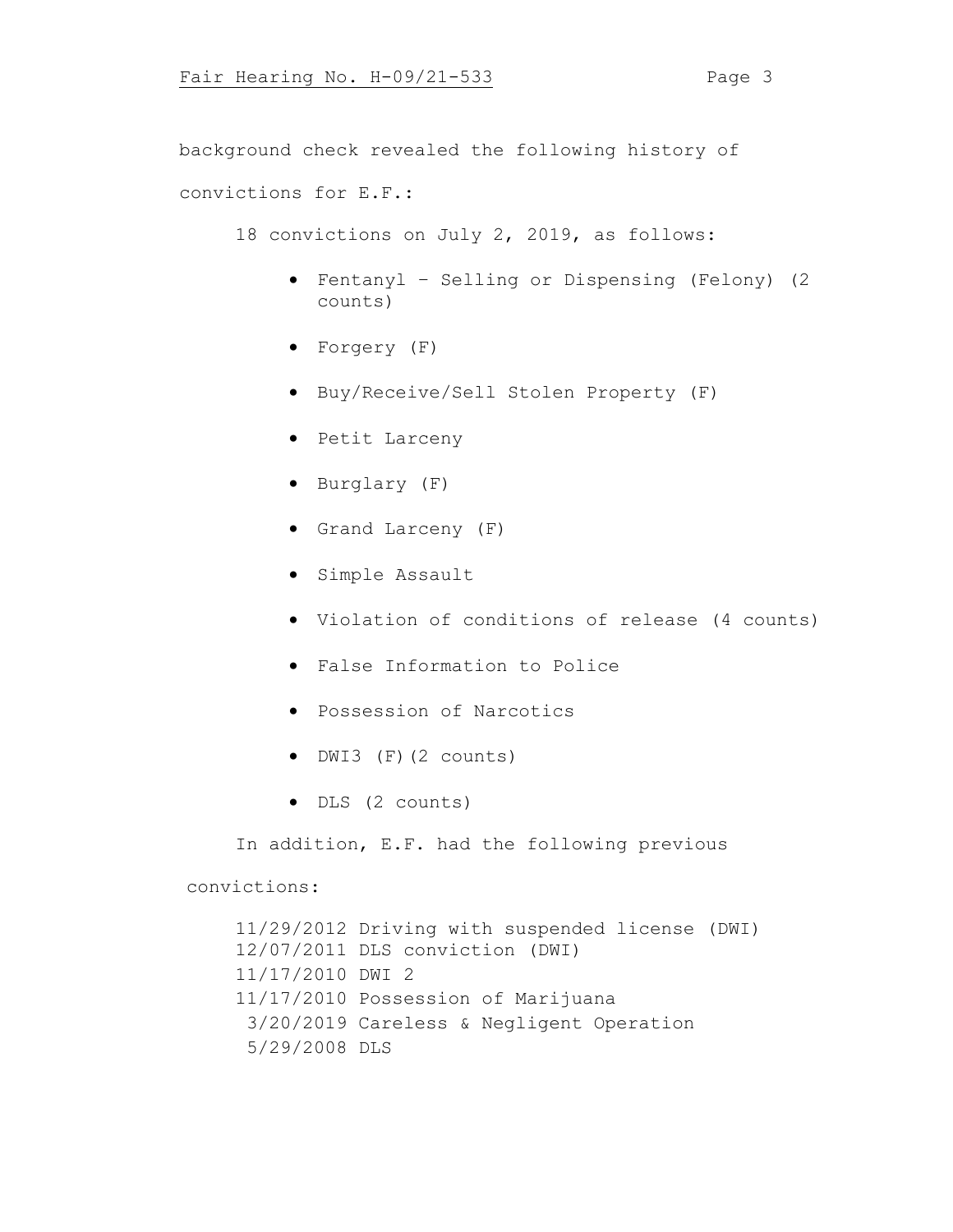4/25/2006 Cocaine Possession, Disorderly 4/25/2006 Disorderly Conduct, 4/25/2006 Forgery (F)(two counts) 2/25/2006 Burglary (F) 10/31/2005 False Information to Police 12/23/2003 Possession of Marijuana 9/19/2000 Escape/Furlough 9/13/1999 Disorderly Conduct 1/25/1999 DLS 5/26/1997 Careless Operation 11/22/1994 Violation of Conditions 11/22/1994 Escape 11/22/1994 Assault and Robbery (F) 11/22/1994 Buying/Receiving Stolen Property 11/22/1994 Petit Larceny 11/22/1994 Burglary (F) 2/15/1994 Unlawful Mischief 2/15/1994 Grand Larceny (F) 2/15/1994 Grand Larceny (F) 2/15/1993 Burglary (F).

4. By letter dated June 29, 2021, petitioner requested a variance to the DAIL Background Check Policy to allow her son E.F. to become her paid caregiver. By letter dated July 6, 2021, the Department denied the request for variance based on E.F.'s criminal conviction history. Petitioner appeals.

5. By way of background, E.F. moved back into his mother's home in May 2021 after he was released from serving the sentences related to the 2019 convictions. E.F. is on parole, has a parole sentence of 5-20 years, and expects to remain on parole for some time, although he could be subject to early release after 5-10 years.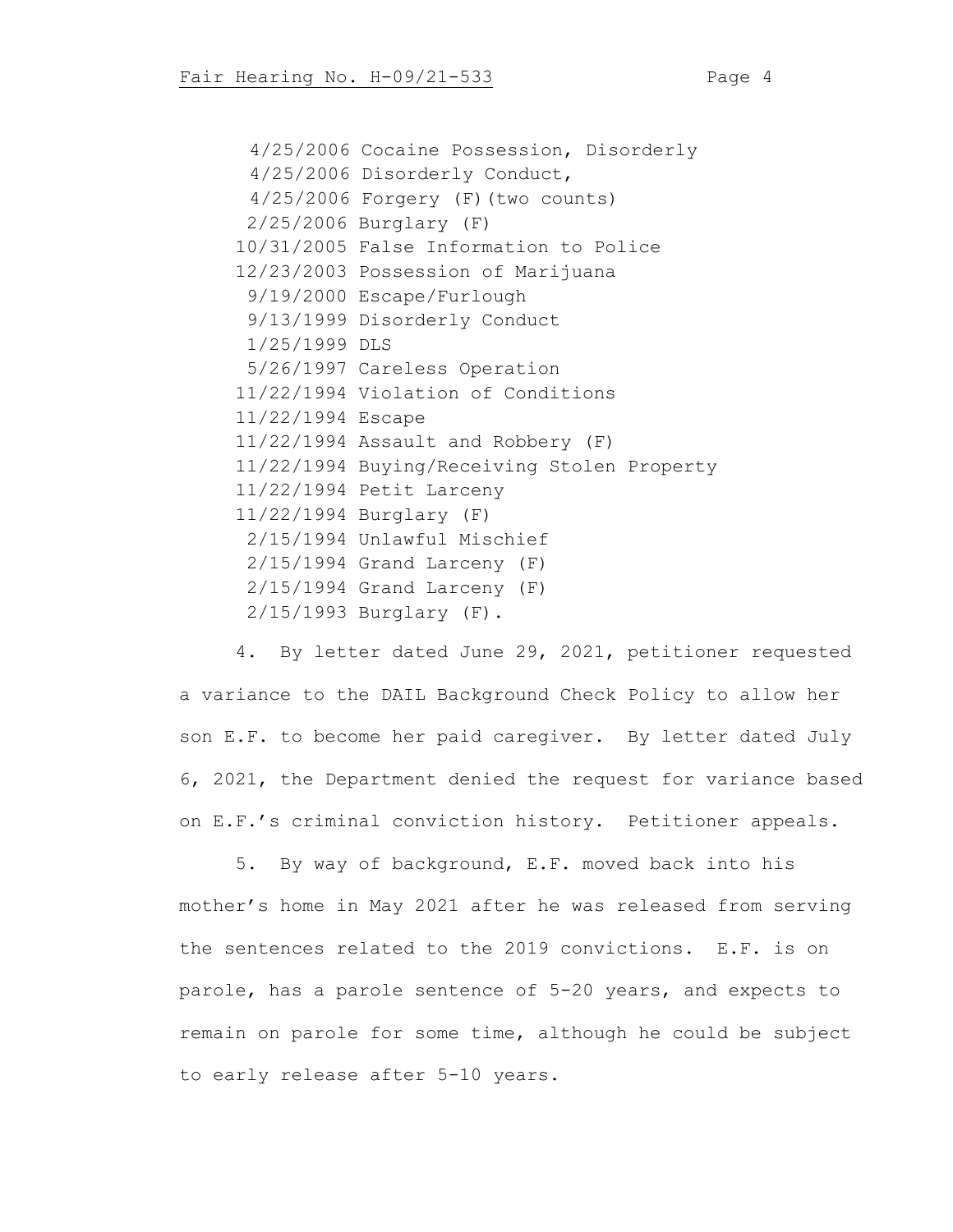6. During his 49-month incarceration, E.F. took nine courses including construction, a first-aid course, a CPR course, and an EMT course for which he obtained a certificate. While drug and alcohol counseling were not available in prison (due in part to COVID), E.F. is currently enrolled in Intensive Outpatient Programming; he participates in three meetings a week and does regular urinalysis testing. When this program is completed, E.F. will engage in either or both individual or group counseling. He takes suboxone to treat his addiction and sees a physician for this medication. E.F. reports that while he understands and concedes that his criminal record is very serious, his problems stemmed from addiction that he fell victim to when he was a teenager. In the meantime, he was married twice (for 10 years each time) and raised five daughters. The most recent convictions in 2019 all stem from a spiral that occurred during a nine-month period after some bad things happened in his life. And he notes that the crimes did not occur in 2019, but in 2016 – he was in prison for two to three years pending the outcome of the cases. E.F. states that he had not committed a crime since 2016. E.F. also notes that he did not engage in crimes of violence and argues that the simple assault convictions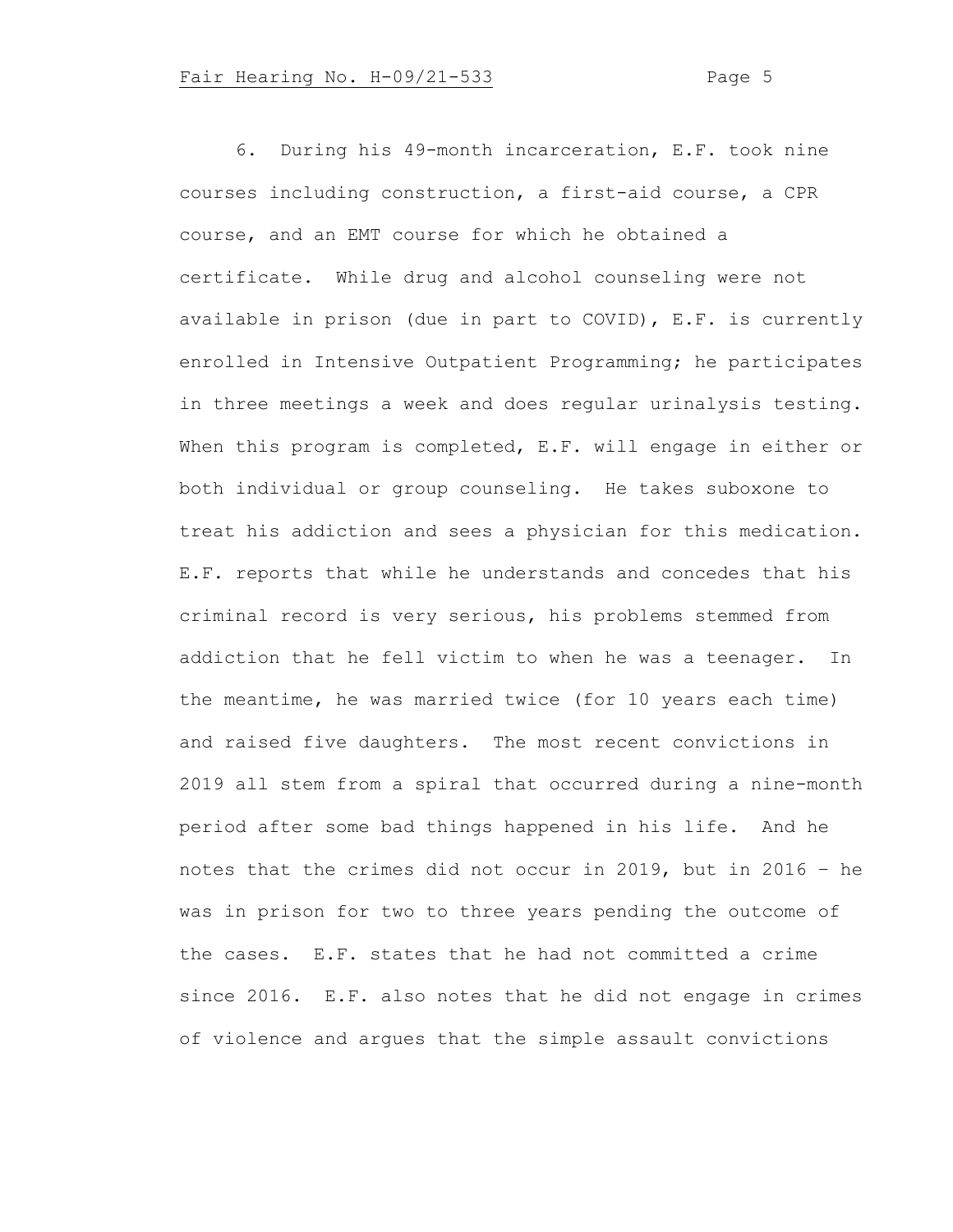were for minor incidents involving alcohol use by all parties.

7. It was undisputed by the Department that E.F. is currently engaged in active treatment and is committed to his continued sobriety.

8. It is also undisputed by the Department that E.F. has taken very good care of his mother during the months that he has spent living with her. He cooks meals for her every day. He fixes things around the house to include doing all the heavy lifting, insulating all the windows, bringing in wood for the furnace and running the furnace in the basement. This summer he fixed a broken drainpipe on the property. He monitors the sump pump. He mows the lawn and put in a vegetable garden. He estimates that he spends at least 20 hours/week taking care of things for his mother and the house. Further, and critically, he is there for his mother at night if she needs him. Petitioner stated that she has needed E.F. to get to the bathroom at night, and she can call him and, as has been necessary, he can lift her and bring her to the bathroom and get her back into bed when she is unable to walk. Petitioner stated that her son keeps his cellphone by his bed, and promptly responds if she needs him during the night. Petitioner stated that absent E.F. being in the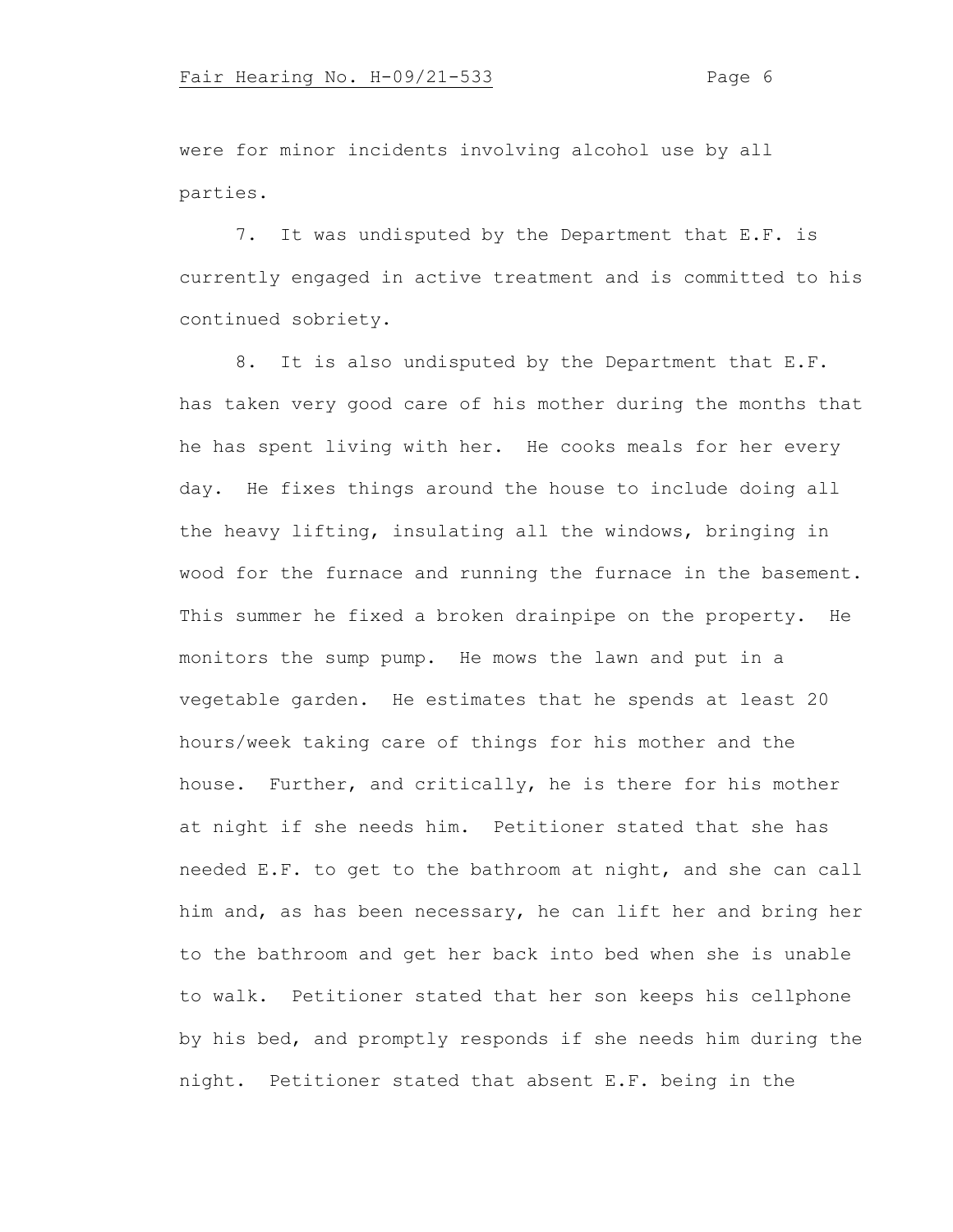# Fair Hearing No. H-09/21-533 Page 7

house, she would otherwise have to request emergency help from 911 and would have to wait at least a half hour or more for an ambulance to come. Further, petitioner testified that E.F. is a strong emotional support for her and was able to help her deal with arrangements when she was devastated due to the recent death of one of her sons who died out-of-state. Petitioner stated that E.F. supports her emotionally, that she can talk to him, and that he is a very good companion. A related complication and one of the reasons that petitioner seeks to have E.F. become a paid caregiver is that he needs a source of income to pay his bills. He currently works about 20 hours/week for her brother on the farm but needs additional income to pay his expenses and has had to seek additional employment, which means he is not available to care for his mother as much as either of them would like.

9. According to the DAIL background check policy, if a record exists for any of a list of enumerated offenses, to include larcenies and fraud, ARIS is prohibited from paying that individual as a care giver. Therefore, as noted above, ARIS denied petitioner's request to hire E.F. but advised her that she could apply to the Department for a variance of the background check policy.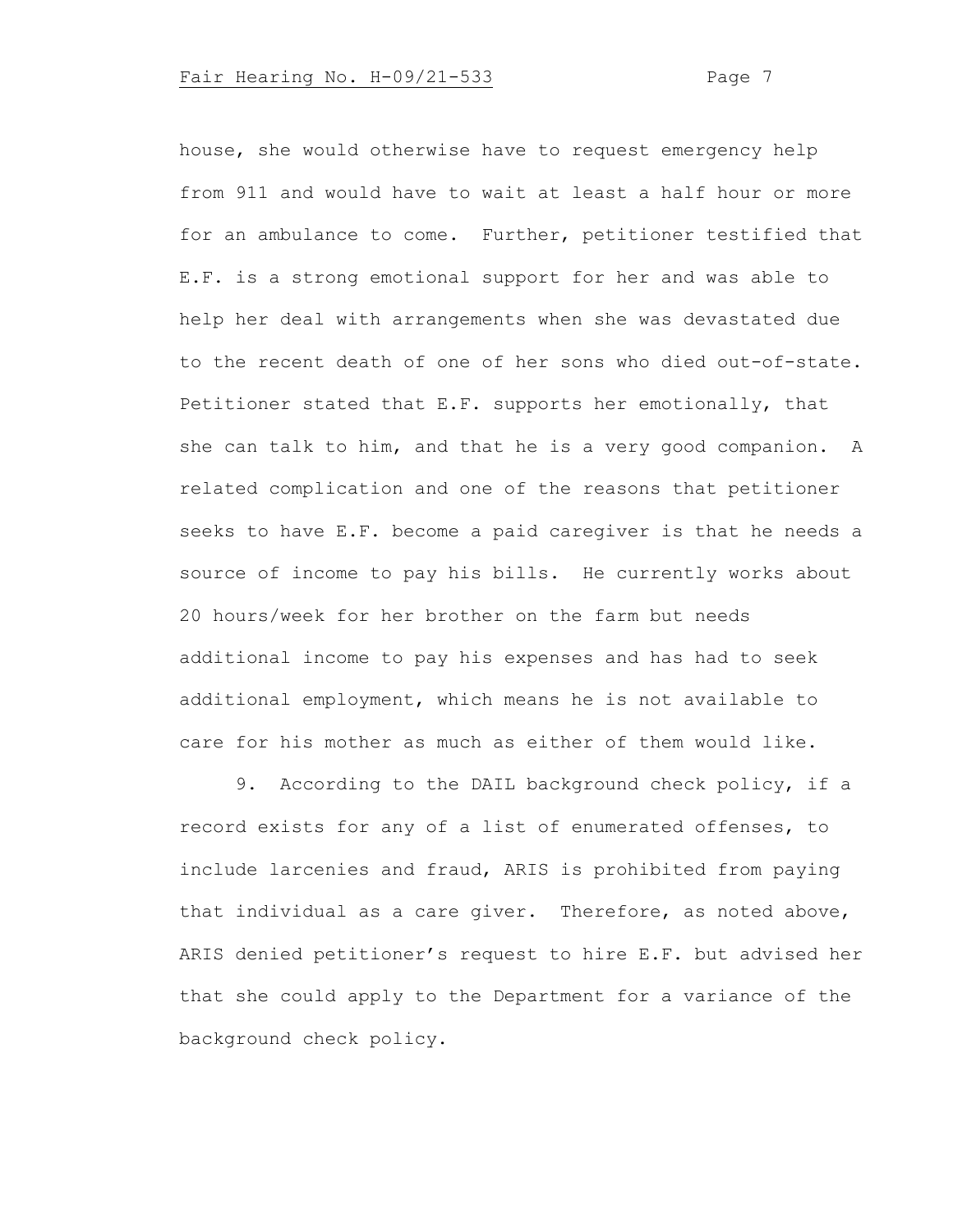10. The variance provision of the background check policy outlines several factors that may be considered by the Department in its review. The Department's July 6, 2021, denial letter stated that the variance was denied based on E.F.'s criminal background check.

11. At hearing, the Department's Quality Assurance and Provider Relations Program Director testified. She was the supervisor of the person who issued the denial letter on the variance. She indicated that, consistent with the variance provision requirements, the petitioner and her son had both submitted letters explaining the basis for petitioner's request. The Director acknowledged that (1) it is currently very difficult to find providers, and (2) that E.F. has taken very good care of his mother while he has lived with her the past several months, and (3) that petitioner reports that she feels safe and comfortable having E.F. live with her. However, the Director stated that the nature and seriousness of E.F.'s convictions, particularly the 18 convictions that are from 2019, outweighs the other factors at this time. The Director stated that, except for certain aggravated offenses, the Department generally uses a five-year mark as a guideline in considering convictions as a basis for denial of a variance, meaning that convictions within the last five years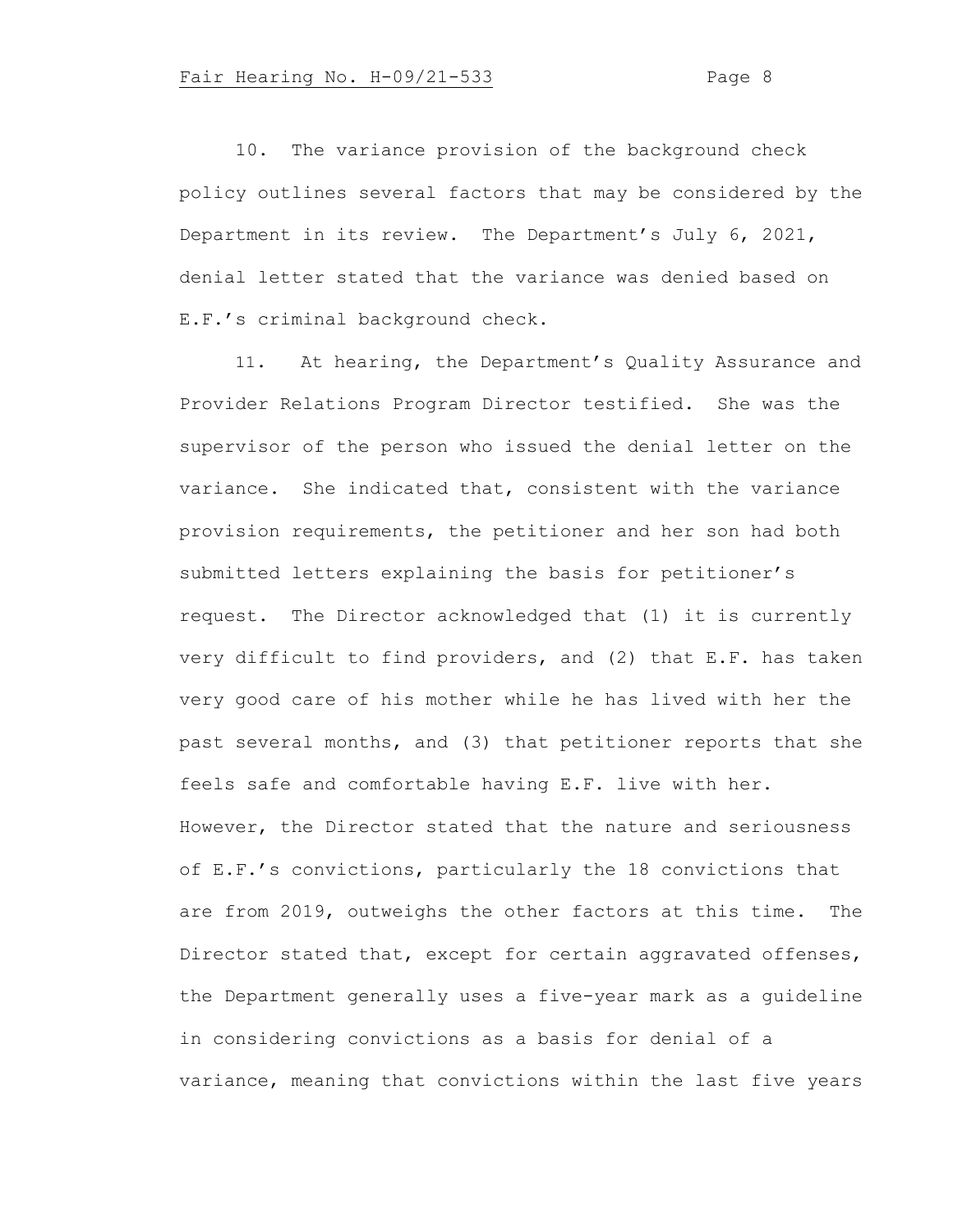are typically of the greatest concern. The Department's general concern in hiring people with recent criminal convictions, particularly if the proposed employee is a family member, is that it can be very hard for the employer to issue corrections to someone that they live with or to speak out if there is wrongdoing going on. The Director stated that while the Department does not like to limit caregivers, because CFC funds are paid by Medicaid, they have the legal obligation to ensure that the disabled adult receiving services will be safe and that the care provider will behave responsibly.

12. It is commendable that E.F. had turned his life around and further that he has made the choice to be of service to his mother when she needs his help. Further, E.F.'s testimony at hearing about his dedication to his continued recovery was entirely credible. Petitioner also testified at hearing and her testimony about her current need for care and her comfort with having E.F. provide that care was heartfelt and very compelling.

13. However, the Department's concern about E.F.'s criminal record is also compelling and prudent. Obviously, E.F. may continue to provide care for petitioner as she wishes, however, it is acknowledged that he may also have to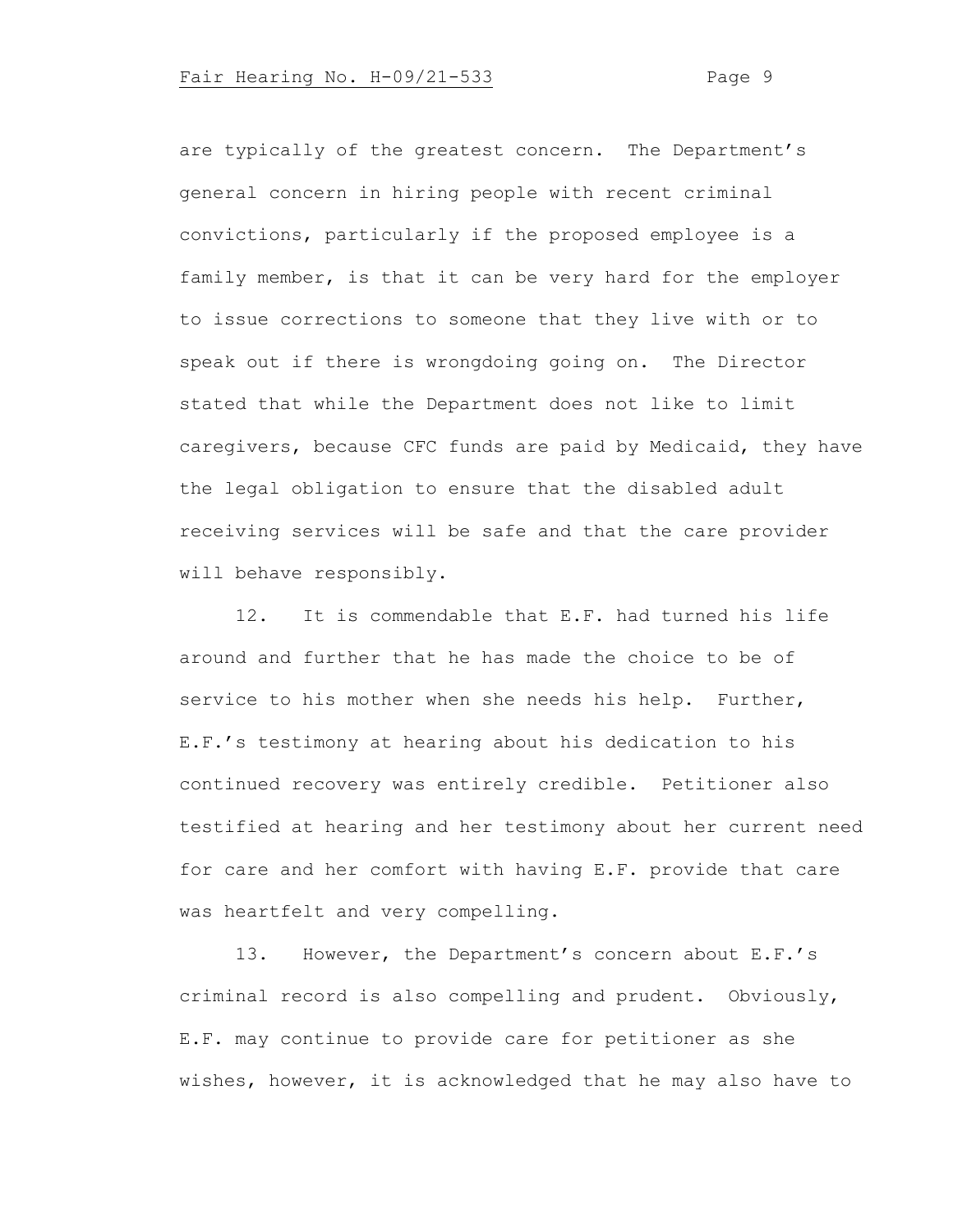work elsewhere. In any event, the Department does not support paying E.F. through CFC. Because of the evidence discussed above, it cannot be found that DAIL abused its discretion when it concluded that the variance should be denied at this time.

#### ORDER

The Department's decision denying the variance is affirmed.

#### REASONS

The Board has repeatedly held that the granting and denial of variances are matters of Department discretion and cannot be overturned unless that decision is found to be not supported by any reasonable view of the evidence upon which it was based, even if the Board may have reached a different conclusion based on the evidence at hand. See e.g., Fair Hearing No. A-10/09-599.

Section III(B) of DAIL's Background Check Policy (Policy) provides: "Background checks are required for all prospective workers who are paid with funds administered by DAIL." (Original emphasis.) The policy prohibits the use of Medicaid funds to pay for any services to be performed by an individual who has a criminal conviction for multiple listed offenses (absent a waiver) to include assaults, fraud,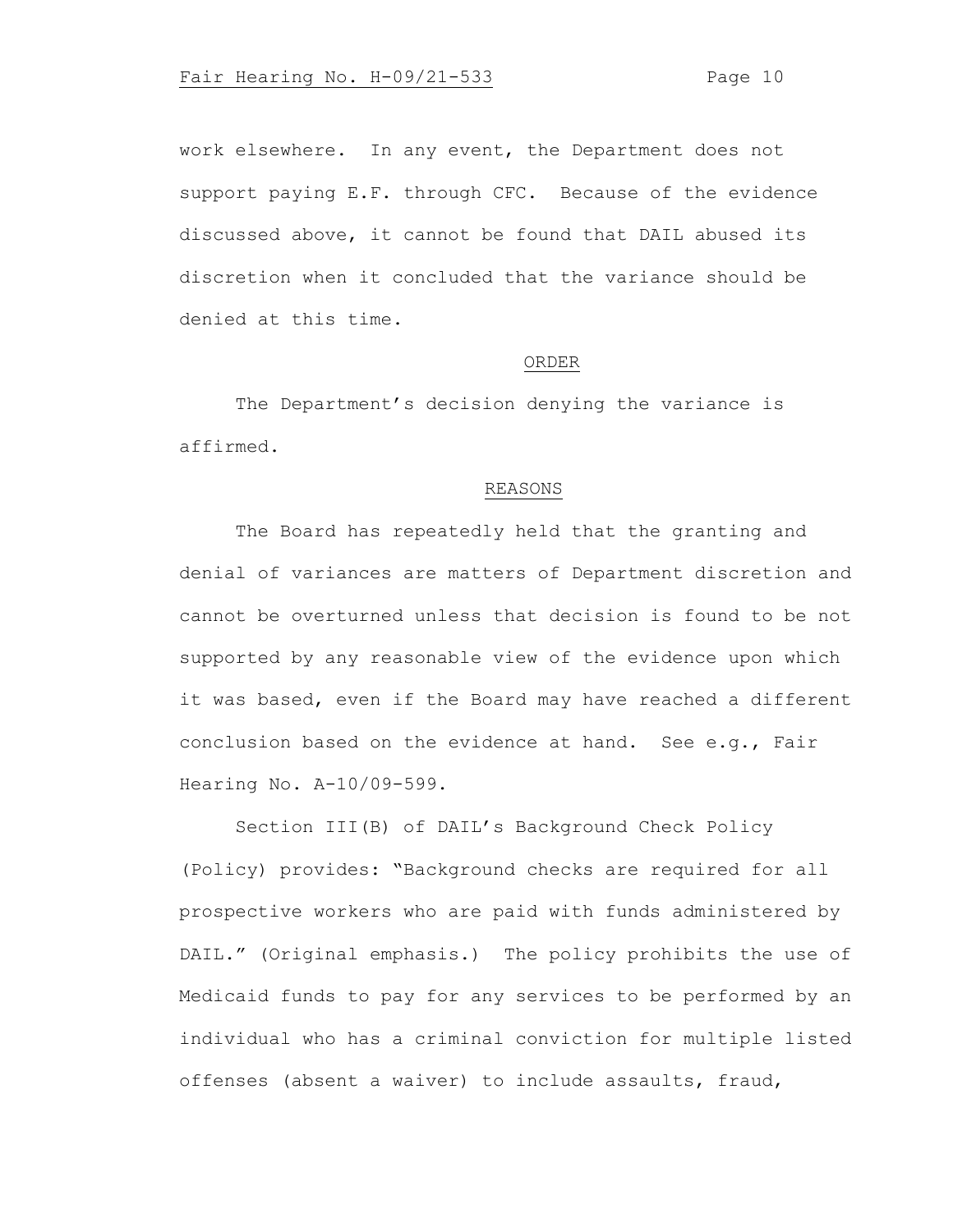forgery, larceny, burglary, and DUI. There is no dispute that E.F. has multiple convictions in many of the listed areas.

The Policy provides for a process whereby a "prospective worker" may request a "variance" from the Department allowing him or her to receive DAIL funds to provide care for a vulnerable person. Policy Sec. VI. (C)(1)(a). The Policy lists the following factors that will be considered in its consideration of requests for variances:

- nature of the position
- nature and seriousness of the offense(s)
- time elapsed since the offense(s)
- number or repeated offenses
- age at the time of the offense(s)
- involvement, since the date of the criminal offense, with the criminal justice system and/or child or adult protective services
- disclosure of the criminal conviction(s) by the prospective worker or volunteer to the person receiving services, the surrogate, and the legal guardian, if any
- prospective worker's unique caregiving relationship with the person receiving services
- unavailability of other workers or volunteers who could reasonably be expected to perform the care required.